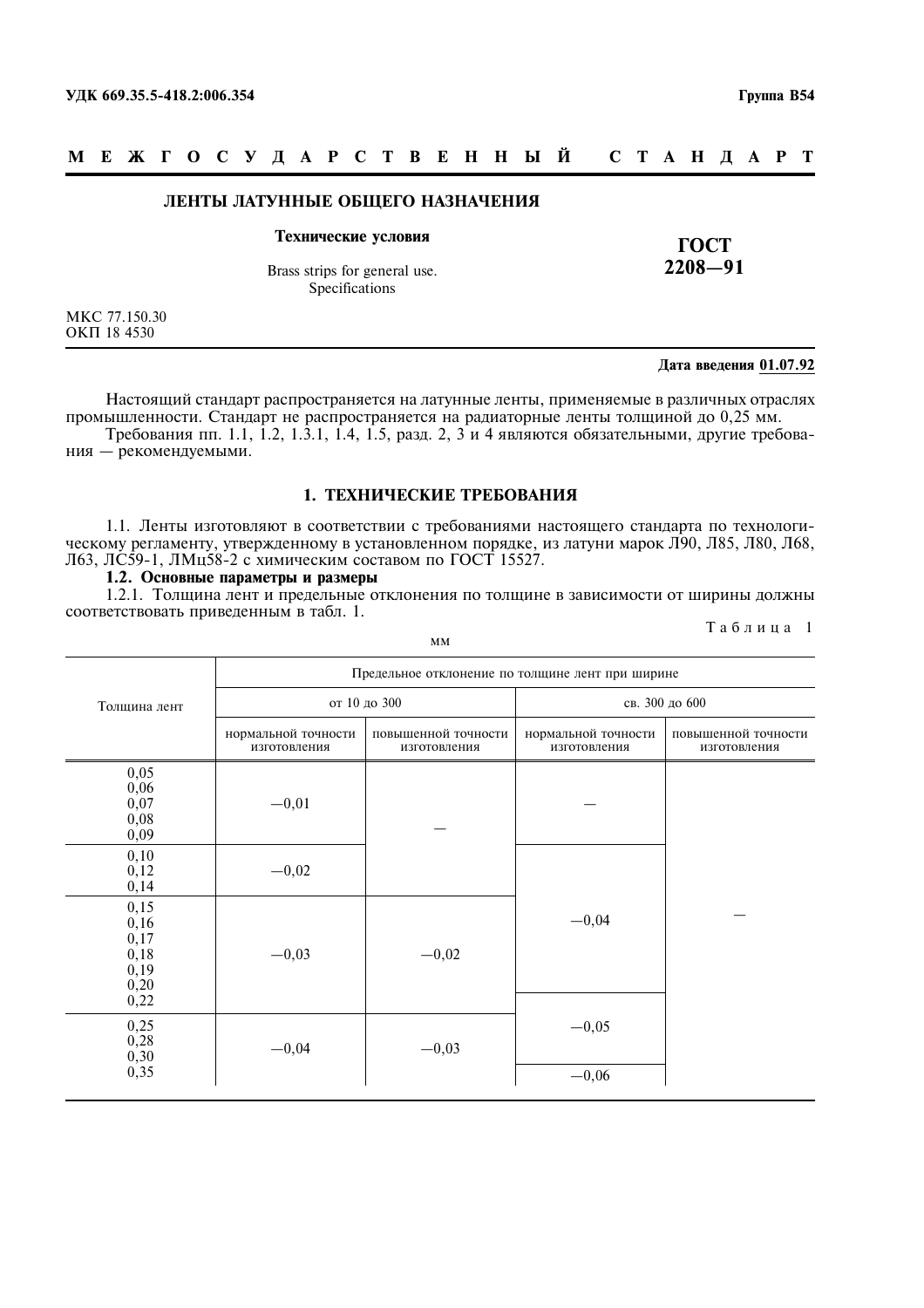Продолжение табл. 1

|                                    |                                     | Предельное отклонение по толщине лент при ширине |                                     |                                     |
|------------------------------------|-------------------------------------|--------------------------------------------------|-------------------------------------|-------------------------------------|
| Толщина лент                       |                                     | от 10 до 300                                     |                                     | св. 300 до 600                      |
|                                    | нормальной точности<br>изготовления | повышенной точности<br>изготовления              | нормальной точности<br>изготовления | повышенной точности<br>изготовления |
| 0,40<br>0,45                       | $-0,05$                             | $-0,04$                                          | $-0,06$                             |                                     |
| 0,50                               |                                     |                                                  | $-0,07$                             | $-0,06$                             |
| $0,55$<br>$0,60$<br>0,65<br>0,70   | $-0,06$                             | $-0,05$                                          | $-0,08$                             | $-0,07$                             |
| 0,75<br>0,80<br>0,85<br>0,90       | $-0,07$                             |                                                  | $-0,09$                             | $-0,08$                             |
| 1,00<br>1,10                       | $-0,08$                             | $-0,06$                                          | $-0,11$                             | $-0,10$                             |
| 1,20                               |                                     |                                                  |                                     |                                     |
| $1,30$<br>$1,35$<br>$1,40$<br>1,50 | $-0,09$                             | $-0,07$                                          | $-0,12$                             | $-0,11$                             |
| 1,60<br>1,70                       | $-0,10$                             | $-0,08$                                          | $-0,14$                             | $-0,13$                             |
| 1,80<br>1,90<br>2,00               | $-0,11$                             | $-0,09$                                          | $-0,15$                             | $-0,14$                             |

Примечание. Теоретическая масса лент приведена в приложении 1.

1.2.2. Ширина лент и предельные отклонения по ширине в зависимости от толщины должны соответствовать приведенным в табл. 2.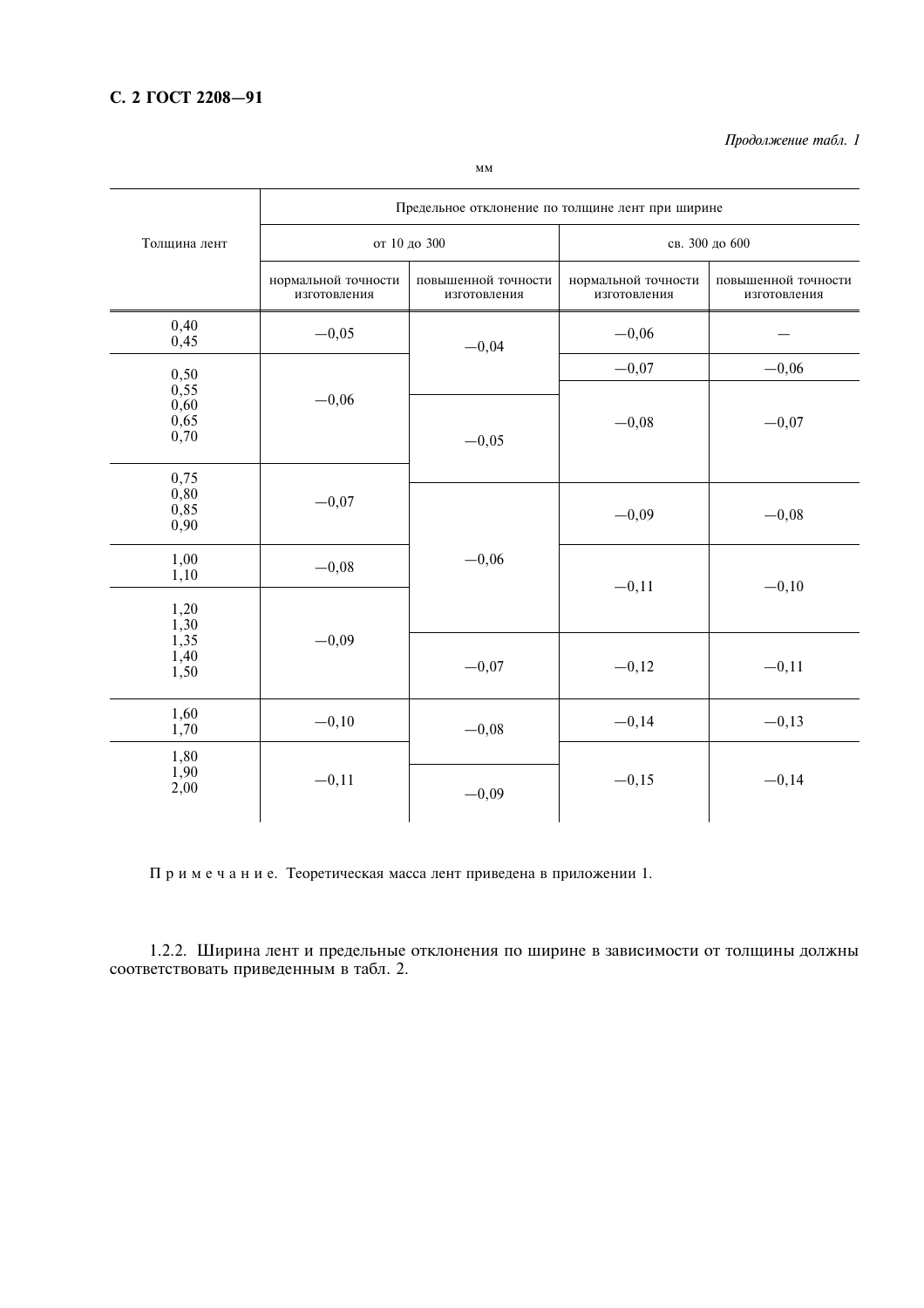Таблица 2

|                                                                                     |                                     | MM                                               |                                     |                                     |
|-------------------------------------------------------------------------------------|-------------------------------------|--------------------------------------------------|-------------------------------------|-------------------------------------|
|                                                                                     |                                     | Предельное отклонение по ширине лент при толщине |                                     |                                     |
| Ширина лент                                                                         |                                     | до 1,00 включ.                                   |                                     | CB. 1,00                            |
|                                                                                     | нормальной точности<br>изготовления | повышенной точности<br>изготовления              | нормальной точности<br>изготовления | повышенной точности<br>изготовления |
| 10, 12, 15, 18, 20, 22, 25,<br>28, 30, 35, 40, 45, 50, 60,<br>80, 90, 100, 120, 150 | $-0.4$                              |                                                  | $-0.7$                              | $-0,6$                              |
| 180, 200, 220, 250, 280                                                             | $-0,7$                              |                                                  | $-1,0$                              |                                     |
| 300, 350, 400, 500, 600                                                             | $-1,2$                              | $-1,0$                                           | $-1,6$                              | $-1,2$                              |

1.2.3. Длина лент в зависимости от толщины должна соответствовать приведенной в табл. 3.

#### Таблица 3

 $-\Delta$ ;

 $-\Pi P;$ 

| Толщина лент, мм                                                                                | Длина лент, м, не менее |
|-------------------------------------------------------------------------------------------------|-------------------------|
| От 0,05 до 0,50 включ.<br>$9,55 \times 1,00$<br>$\rightarrow$<br>$\ast$ 1,10 $\ast$ 2,00 $\ast$ | 30<br>20<br>10          |

Примечание. Допускается в партии не более 5 % лент меньшей длины, но не менее 5 м.

Условные обозначения лент проставляют по схеме:

| Лента<br>Д<br>Способ изготовления | $\Pi$ P | X | X | $\cdots$ | НД | $\cdots$ | $\ddotsc$ | ГОСТ 2208-91 |
|-----------------------------------|---------|---|---|----------|----|----------|-----------|--------------|
| Форма сечения                     |         |   |   |          |    |          |           |              |
| Точность изготовления             |         |   |   |          |    |          |           |              |
| Состояние                         |         |   |   |          |    |          |           |              |
| Размеры                           |         |   |   |          |    |          |           |              |
| Длина                             |         |   |   |          |    |          |           |              |
| Марка                             |         |   |   |          |    |          |           |              |
| Особые условия исполнения         |         |   |   |          |    |          |           |              |
| Обозначение стандарта             |         |   |   |          |    |          |           |              |

при следующих сокращениях:

| - способ изготовления:                  |  |
|-----------------------------------------|--|
| холоднодеформированная (холоднокатаная) |  |

- форма сечения: прямоугольная - точность изготовления:

| нормальная точность по толщине и ширине                     | — H,     |
|-------------------------------------------------------------|----------|
| нормальная точность по толщине и                            |          |
| повышенная точность по ширине                               | $-$ K,   |
| повышенная точность по толщине и                            |          |
| нормальная точность по ширине                               | $ M$ ,   |
| повышенная точность по толщине и ширине                     | $-\Pi$ , |
| нормальная точность по толщине и высокая точность по ширине | $- P$ ,  |
| повышенная точность по толщине и высокая точность по ширине | $-\Pi$ , |
| высокая точность по толщине и нормальная точность по ширине | $-3,$    |
| высокая точность по толщине и повышенная точность по ширине |          |
|                                                             |          |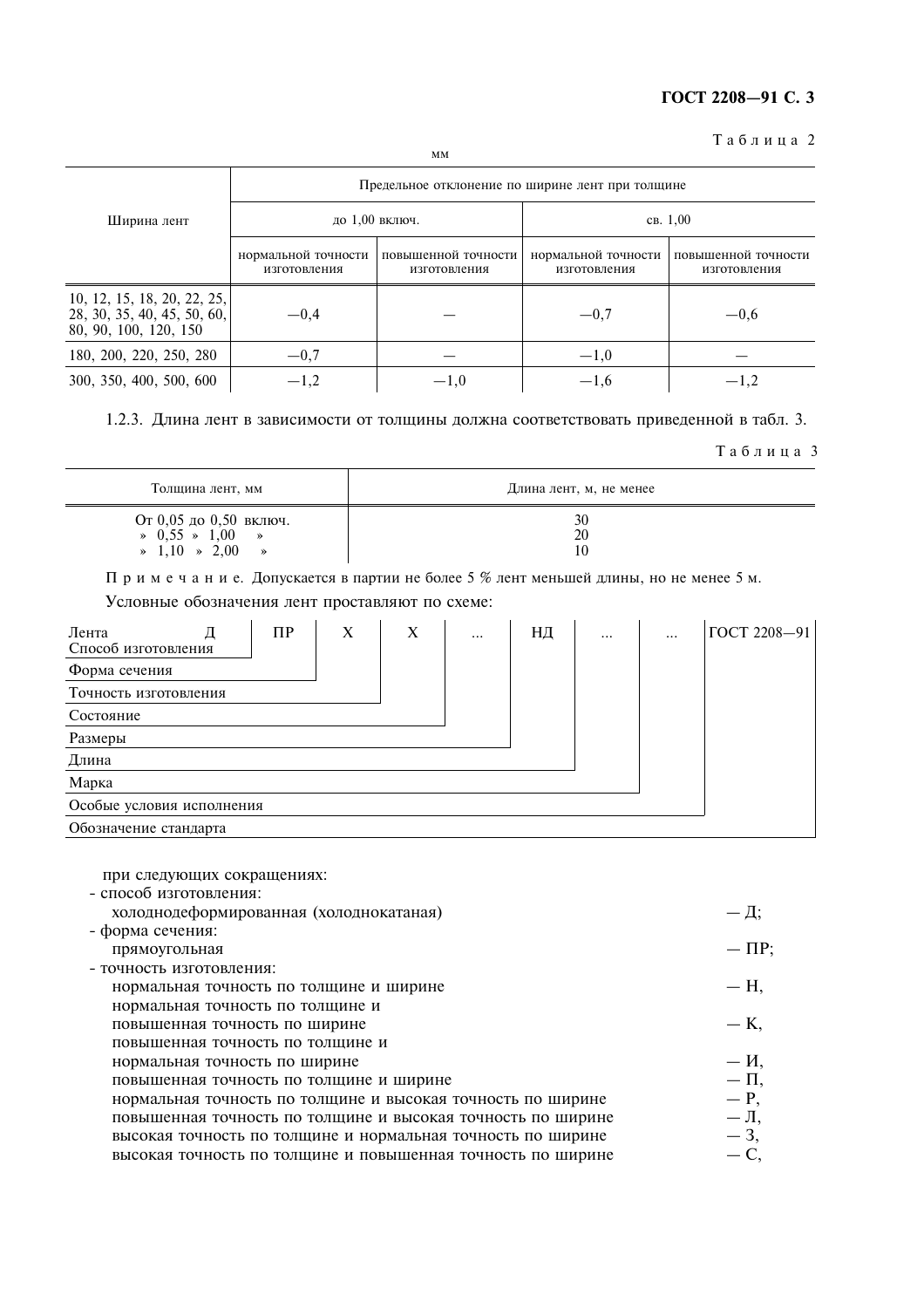## C. 4 FOCT 2208-91

| высокая точность по толщине и ширине  | $- B$ ;       |
|---------------------------------------|---------------|
| - состояние:                          |               |
| мягкая                                | $-M$ ,        |
| полутвердая                           | $-\Pi$ ;      |
| твердая                               | $-$ T,        |
| особотвердая                          | $-0,$         |
| пружиннотвердая                       | $-\mathbf{X}$ |
| - длина:                              |               |
| немерная                              | — НД;         |
| - особые условия исполнения:          |               |
| для штамповки                         | $ \text{IIT}$ |
| антимагнитная                         | $- AM$        |
| повышенной точности по серповидности  | $-\Pi C$      |
| с нормированной глубиной выдавливания | $-\Gamma B$ , |
| выдерживающая испытания на изгиб      | — ИГ.         |
|                                       |               |

Примеры условных обозначений:

Лента нормальной точности изготовления по толщине и повышенной точности по ширине, полутвердая, толщиной 0,50 мм, шириной 450 мм, из латуни марки Л85:

Лента ЛПРКП 0.50 × 450 НЛ Л85 ГОСТ 2208-91

То же, повышенной точности изготовления по толщине и ширине, твердая, толщиной 0,30 мм, шириной 200 мм, из латуни марки Л68, для штамповки:

Лента ДПРПТ 0,30 × 200 НД Л68 ШТ ГОСТ 2208-91

То же, нормальной точности изготовления по толшине и ширине, полутвердая, толшиной 0,35 мм, шириной 100 мм, из латуни марки Л63, с нормированной глубиной выдавливания:

Лента ДПРНП 0,35 × 100 НД Л63 ГВ ГОСТ 2208-91

### (Измененная редакция, Изм. № 1).

1.3. Характеристики

1.3.1. Обязательное исполнение

1.3.1.1. Размеры лент в зависимости от состояния материала и марки латуни должны соответствовать приведенным в табл. 4.

|  |  |  | Таблица 4 |
|--|--|--|-----------|
|  |  |  |           |

| Марка латуни     | Состояние ленты                   | Толщина, мм                                                  | Ширина, мм                                           |
|------------------|-----------------------------------|--------------------------------------------------------------|------------------------------------------------------|
| Л90, Л85,        | Твердая                           | $0,10-0,12$                                                  | $10 - 300$                                           |
| Л80, Л68,<br>Л63 | Мягкая, полу-<br>твердая, твердая | $0,14-0,20$<br>$0,22-0,45$<br>$0,50 - 2,00$                  | $10 - 300$<br>$10 - 600$<br>$20 - 600$               |
| Л68              | Твердая                           | $0,05-0,09$                                                  | $10 - 180$                                           |
|                  | Особотвердая                      | $0,10-0,20$<br>$0,22-0,45$<br>$0,55 - 1,00$                  | $10 - 300$<br>$10 - 600$<br>$20 - 600$               |
| Л63              | Особотвердая                      | $0,05-0,09$<br>$0,10-0,20$<br>$0,22 - 0,45$<br>$0,50 - 2,00$ | $10 - 180$<br>$10 - 300$<br>$10 - 600$<br>$20 - 600$ |
|                  | Пружиннотвердая                   | $0,10-0,20$<br>$0,22 - 0,45$<br>$0,50-1,00$                  | $10 - 300$<br>$10 - 600$<br>$20 - 600$               |
| $\text{IC}59-1$  | Мягкая                            | $0,14-0,40$<br>$0,45 - 1,40$<br>$1,50 - 2,00$                | $10 - 180$<br>$20 - 280$<br>$20 - 180$               |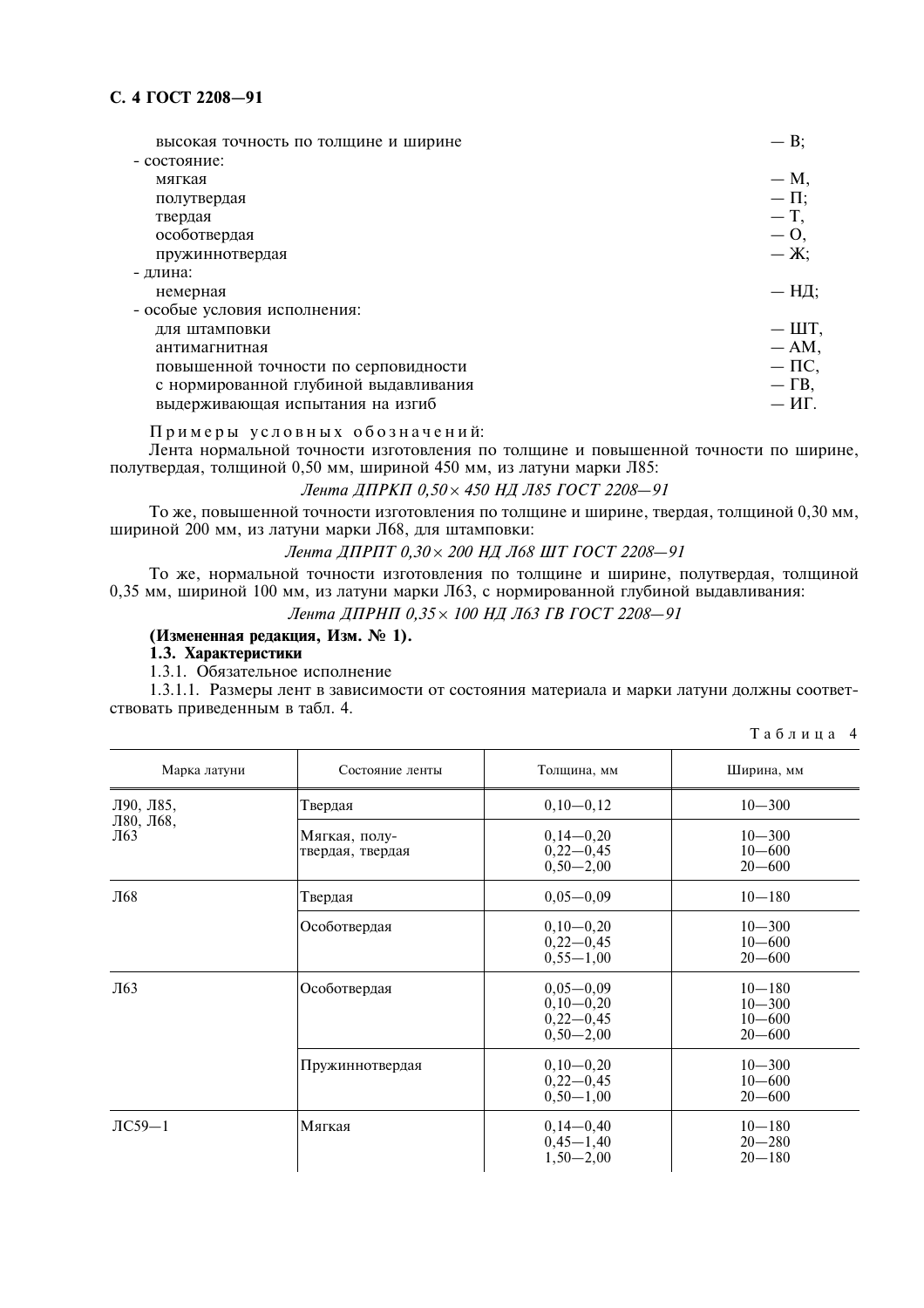| Продолжение табл. 4 |
|---------------------|
|---------------------|

| Марка латуни    | Состояние ленты | Толщина, мм                                   | Ширина, мм                             |
|-----------------|-----------------|-----------------------------------------------|----------------------------------------|
| $\text{IC}59-1$ | Твердая         | $0,10-0,40$<br>$0,45 - 1,40$<br>$1,50 - 2,00$ | $10 - 180$<br>$20 - 280$<br>$20 - 180$ |
|                 | Особотвердая    | $0,35-1,20$                                   | $20 - 280$                             |
| $JIMII58-2$     | Мягкая          | $0,14-0,40$<br>$0,45 - 1,40$<br>$1,50 - 2,00$ | $10 - 180$<br>$20 - 280$<br>$20 - 280$ |
|                 | Полутвердая     | $0,14-0,40$<br>$0,45 - 1,40$                  | $10 - 180$<br>$20 - 280$               |
|                 | Твердая         | $0,10-0,40$<br>$0,45 - 1,40$<br>$1,50 - 2,00$ | $10 - 180$<br>$20 - 280$<br>$20 - 180$ |

1.3.1.2. Поверхность лент должна быть чистой, т.е. свободной от загрязнений, затрудняющих осмотр. Допускаются отдельные поверхностные дефекты, не выводящие ленту при контрольной зачистке за предельные отклонения по толщине, цвета побежалости, местные покраснения, малозначительные потемнения, а также следы технологической смазки на твердых лентах и следы невыгоревшей технологической смазки на отожженных лентах.

1.3.1.3. Ленты должны быть ровно обрезаны и не должны иметь значительных (по ГОСТ 15467) заусенцев и коробоватости. Волнистая и рваная кромка не допускается. Допускается небольшая волнистость, исчезающая при контрольном изгибе.

На торцах рулонов допускаются отдельные забоины, не препятствующие разматыванию рулона и не выводящие ленту за предельные отклонения по ширине.

Серповидность лент не должна превышать: при ширине до 100 мм включительно - 4 мм на 1 м длины, при ширине свыше 100 мм - 3 мм на 1 м длины.

Прогиб не должен превышать 1 мм для лент шириной от 10 до 100 мм и 1 мм на каждые 100 мм ширины лля лент шириной свыше 100 мм.

1.3.1.4. Механические свойства лент в зависимости от состояния и марки латуни должны соответствовать указанным в табл. 5.

| Таблица 5 |  |  |  |
|-----------|--|--|--|
|           |  |  |  |

| Марка латуни | Состояние ленты                                  | Временное сопротивление $\sigma_{\theta}$ , МПа<br>$(KTC/MM^2)$                                                         | Относительное удлинение $\delta$ ,<br>$%$ , не менее |
|--------------|--------------------------------------------------|-------------------------------------------------------------------------------------------------------------------------|------------------------------------------------------|
| Л90          | Мягкая                                           | От 230 до 370 (от 24 до 38)                                                                                             | 36                                                   |
|              | Полутвердая                                      | От 290 до 400 (от 30 до 41)                                                                                             | 10                                                   |
|              | Твердая                                          | Не менее $350$ (не менее $36$ )                                                                                         | 3                                                    |
| Л85          | Мягкая                                           | От 250 до 360 (от 26 до 37)                                                                                             | 38                                                   |
|              | Полутвердая                                      | От 320 до 430 (от 33 до 44)                                                                                             | 12                                                   |
|              | Твердая                                          | Не менее $390$ (не менее $40$ )                                                                                         | 3                                                    |
| Л80          | Мягкая                                           | От 260 до 370 (от 27 до 38)                                                                                             | 40                                                   |
|              | Полутвердая                                      | От 330 до 430 (от 34 до 44)                                                                                             | 15                                                   |
|              | Твердая                                          | Не менее $390$ (не менее $40$ )                                                                                         | 3                                                    |
| Л68          | Мягкая<br>Полутвердая<br>Твердая<br>Особотвердая | От 280 до 390 (от 29 до 40)<br>От 340 до 470 (от 35 до 48)<br>От 430 до 540 (от 44 до 55)<br>Не менее 520 (не менее 53) | 42<br>20<br>10                                       |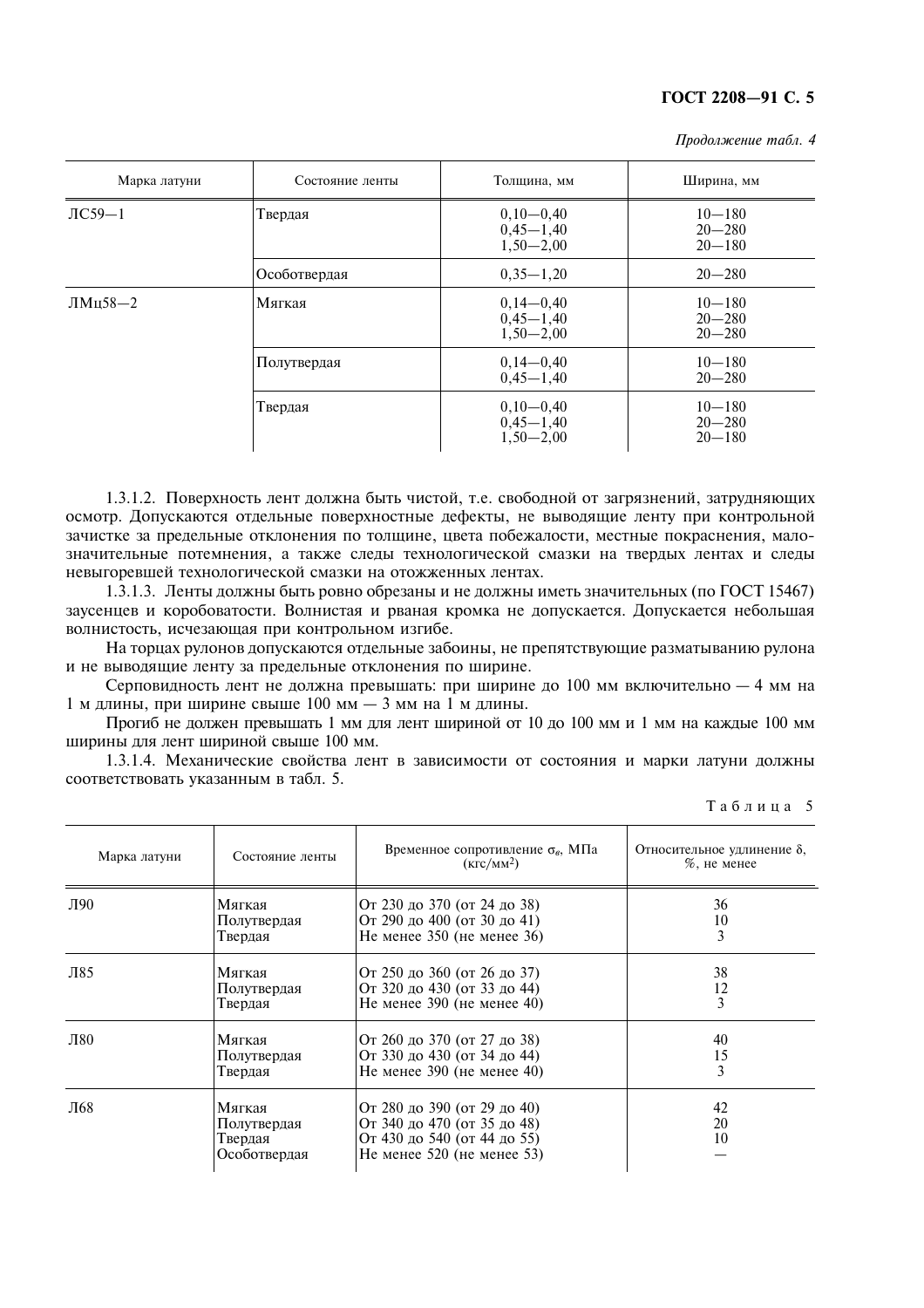Продолжение табл. 5

| Марка латуни        | Состояние ленты                                                     | Временное сопротивление $\sigma_{\theta}$ , МПа<br>(KFC/MM <sup>2</sup> )                                                                                   | Относительное удлинение $\delta$ ,<br>$%$ , не менее |
|---------------------|---------------------------------------------------------------------|-------------------------------------------------------------------------------------------------------------------------------------------------------------|------------------------------------------------------|
| Л63                 | Мягкая<br>Полутвердая<br>Твердая<br>Особотвердая<br>Пружиннотвердая | От 290 до 410 (от 30 до 42)<br>От 340 до 470 (от 35 до 48)<br>От 410 до 570 (от 42 до 58)<br>От 510 до 640 (от 52 до 65)<br>Не менее $610$ (не менее $62$ ) | 38<br>20                                             |
| $\text{J}$ C59 $-1$ | Мягкая<br>Твердая<br>Особотвердая                                   | От 340 до 490 (от 35 до 50)<br>От 460 до 640 (от 47 до 65)<br>Не менее $590$ (не менее $60$ )                                                               | 25<br>3                                              |
| $J1MH58-2$          | Мягкая<br>Полутвердая<br>Твердая                                    | От 380 до 490 (от 39 до 50)<br>От 420 до 590 (от 43 до 60)<br>Не менее $570$ (не менее $58$ )                                                               | 30<br>15<br>4                                        |

Примечания:

1. Верхний предел временного сопротивления может быть выше, но не более чем на 20 МПа (2 кгс/мм<sup>2</sup>) при сохранении минимального относительного удлинения или глубины выдавливания.

2. Временное сопротивление определяют для лент толщиной 0,3 мм и более, относительное удлинение для лент толщиной 0,5 мм и более. Механические свойства для лент толщиной менее 0,3 мм являются справочными

3. Значения твердости приведены в приложении 2.

#### (Поправка).

1.3.2. Исполнение по требованию потребителя

1.3.2.1. Ленты толщиной от 0,5 до 1,2 мм изготовляют шириной от 15 мм.

1.3.2.2. Ленты изготовляют шириной 14, 16, 17, 21, 23, 24, 26, 27, 31, 32, 33, 34, 36, 37, 38, 41, 42, 43, 44, 46, 47, 48, 52, 54, 55, 58, 62, 63, 64, 65, 68, 70, 74, 75, 78, 85, 86, 87, 88, 89, 91, 92, 93, 95, 98, 102, 103, 105, 110, 112, 114, 116, 118, 119, 123, 125, 128, 130, 136, 140, 145, 147, 164, 168, 170, 175, 185, 187, 190, 196, 205, 210, 212, 213, 216, 225, 226, 230, 240, 255, 260, 263, 270, 290, 305, 320, 335, 345, 360, 365, 380, 390, 415 (мм) с предельными отклонениями для следующего большего размера, приведенными в табл. 2.

Ленты указанных ширин изготовляют, если масса партии не менее 5 т.

1.3.2.3. Ленты шириной до 100 мм включительно изготовляют повышенной точности по серповидности не более 3 мм на 1 м длины.

1.3.2.4. Глубина выдавливания для лент толщиной 0,1 мм и более при испытании на вытяжку сферической лунки пуансоном радиусом 10 мм должна соответствовать указанной в табл. 6.

| Марка  | Состояние                              | Глубина выдавливания при толщине ленты |                         |                  |                  |                  |                  |  |
|--------|----------------------------------------|----------------------------------------|-------------------------|------------------|------------------|------------------|------------------|--|
| латуни | ленты                                  | $0,10-0,28$                            | $0,30-0,50$             | 0.55             | $0,60-1,10$      | $1,20-1,60$      | $1,70 - 2,00$    |  |
| Л90    | Мягкая<br>Твердая                      | Не менее 7<br>$2,5 - 5,5$              | Не менее 7<br>$4,0-7,0$ |                  |                  |                  |                  |  |
| Л80    | Мягкая                                 | Не менее 8                             |                         |                  |                  |                  |                  |  |
| Л68    | Мягкая                                 | Не менее 8                             | He менее 10             | Не менее<br>11,0 | Не менее<br>11,5 | Не менее<br>12,0 | Не менее<br>12.5 |  |
|        | Полутвердая<br>Твердая                 | $7 - 9$<br>$5 - 7$                     | $7,5 - 10$<br>$5 - 7.5$ | $9 - 11$         | $9 - 11$         | $10 - 12$        | $10,5 - 12,5$    |  |
| Л63    | Мягкая                                 | Не менее<br>7,5                        | Не менее<br>9,5         | Не менее<br>9,5  | Не менее<br>10,0 | Не менее<br>10,5 | Не менее<br>11,0 |  |
|        | Полутвердая<br>Твердая<br>Особотвердая | $5,5 - 7,5$<br>$2,5-5,5$<br>$2,0-4,5$  | $6 - 9,5$<br>$5,0-7,5$  | $6 - 9,5$        | $7 - 10$         | $8,5 - 10,5$     | $9 - 11$         |  |

 $MM$ 

Таблина 6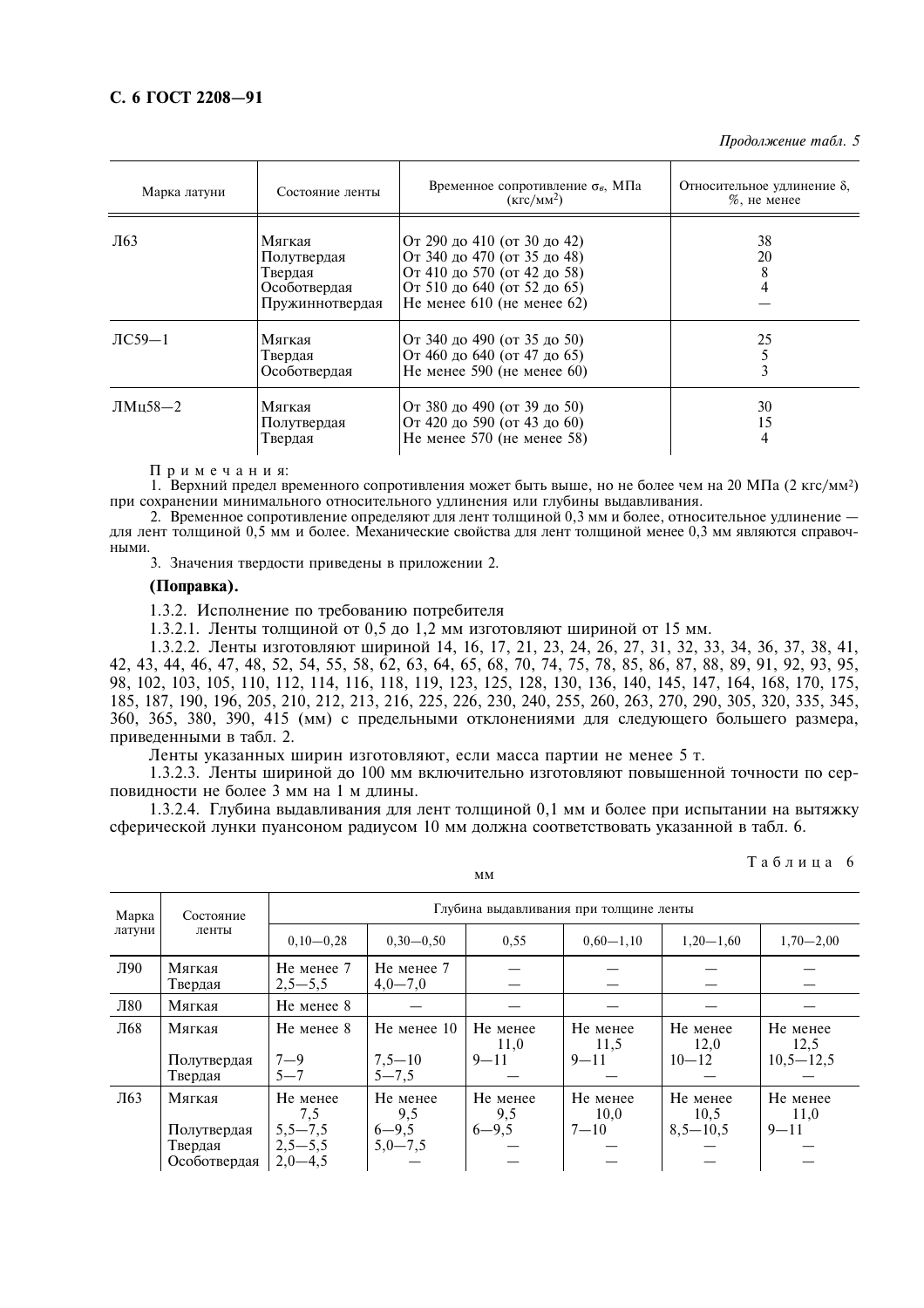1.3.2.5. Ленты для штамповки толщиной 0,30-1,10 мм из латуни марок Л63 и Л68 в полутвердом и твердом состояниях изготовляют с глубиной выдавливания в соответствии с табл. 7. Временное сопротивление и относительное удлинение в этом случае не определяют.

**MM** 

#### Таблица 7

| Марка латуни | Состояние ленты        | Глубина выдавливания при толщине лент |             |             |  |
|--------------|------------------------|---------------------------------------|-------------|-------------|--|
|              |                        | $0,30-0,50$                           | 0,55        | $0,60-1,10$ |  |
| Л68          | Полутвердая<br>Твердая | $9 - 11$<br>$7 - 9$                   | $9 - 11$    | $9,5-11,5$  |  |
| Л63          | Полутвердая            | $7,5-9,5$                             | $7,5 - 9,5$ | $8 - 10$    |  |

1.3.2.6. Ленты изготовляют антимагнитными в соответствии с ГОСТ 15527.

1.3.2.7. Допускается требования к поверхности устанавливать по образцам, утвержденным в установленном порядке.

1.3.2.8. Мягкие и полутвердые ленты из латуни марки ЛМц58-2 толщиной 0.50 мм и более должны выдерживать испытание на изгиб без появления надрывов и трещин.

1.3.3. Исполнение по согласованию изготовителя с потребителем

1.3.3.1. Ленты толщиной 0,10-0,20 мм изготовляют шириной свыше 300 мм с предельными отклонениями в соответствии с табл. 1.

1.3.3.2. Ленты толщиной 0,10-0,12 мм с предельными отклонениями в соответствии с табл. 1 ИЗГОТОВЛЯЮТ В МЯГКОМ И ПОЛУТВЕРДОМ СОСТОЯНИЯХ.

1.3.3.3. Ленты изготовляют промежуточных размеров по толщине и ширине с предельными отклонениями для следующего большего размера, приведенными в табл. 1 и 2.

1.3.3.4. Ленты толщиной 0,25 мм и более изготовляют высокой точности по толщине с предельными отклонениями на 0.01 мм менее предельных отклонений для лент повышенной точности.

1.3.3.5. Ленты изготовляют шириной, приведенной в п. 1.3.2.2. Ленты указанных ширин изготовляют, если масса партии менее 5 т.

1.3.3.6. Ленты изготовляют высокой точности по ширине. Предельные отклонения по ширине устанавливают по согласованию изготовителя с потребителем.

1.3.3.7. Ленты изготовляют длиной, превышающей приведенную в п. 1.2.3. При этом предельные отклонения по толшине и ширине и требования к качеству поверхности устанавливают по согласованию изготовителя с потребителем.

1.3.3.8. Допускается устанавливать дополнительные показатели механических свойств. При этом нормы временного сопротивления, относительного удлинения и глубины выдавливания устанавливают по согласованию изготовителя с потребителем.

1.3.3.9. Ленты толщиной менее 0.30 мм изготовляют с регламентированными механическими свойствами.

1.3.3.10. Мягкие ленты толщиной 1,0-1,5 мм из латуни марки Л63 изготовляют с регламентированной глубиной выдавливания. Нормы глубины выдавливания устанавливают по согласованию изготовителя с потребителем. При этом временное сопротивление и относительное удлинение не определяют.

1.3.3.11. Мягкие ленты изготовляют с регламентированной величиной зерна.

1.3.3.12. Допускается особотвердые ленты из латуни марки Л63 изготовлять с относительным удлинением не менее 3 %.

1.3.3.13. Ленты из латуни марок и состояний, не указанных в табл. 6, изготовляют с регламентированной глубиной выдавливания.

1.3.3.14. Допускается устанавливать нормы глубины выдавливания при испытании пуансоном радиусом 1,5; 4 и 7,5 мм.

1.3.3.15. Верхний и нижний пределы глубины выдавливания могут отличаться от приведенных в табл. 6 не более чем на  $\pm 0.5$  мм. При этом временное сопротивление и относительное удлинение должны соответствовать приведенным в табл. 5.

#### (Измененная редакция, Изм. № 1).

1.3.3.16. Мягкие ленты толщиной 0,80-1,20 мм, шириной 100-400 мм из латуни марок Л63 и Л68, предназначенные для глубокой вытяжки, изготовляют с относительным удлинением не менее 50 % (временное сопротивление в этом случае не определяют) и величиной зерна 0,015-0,040 мм.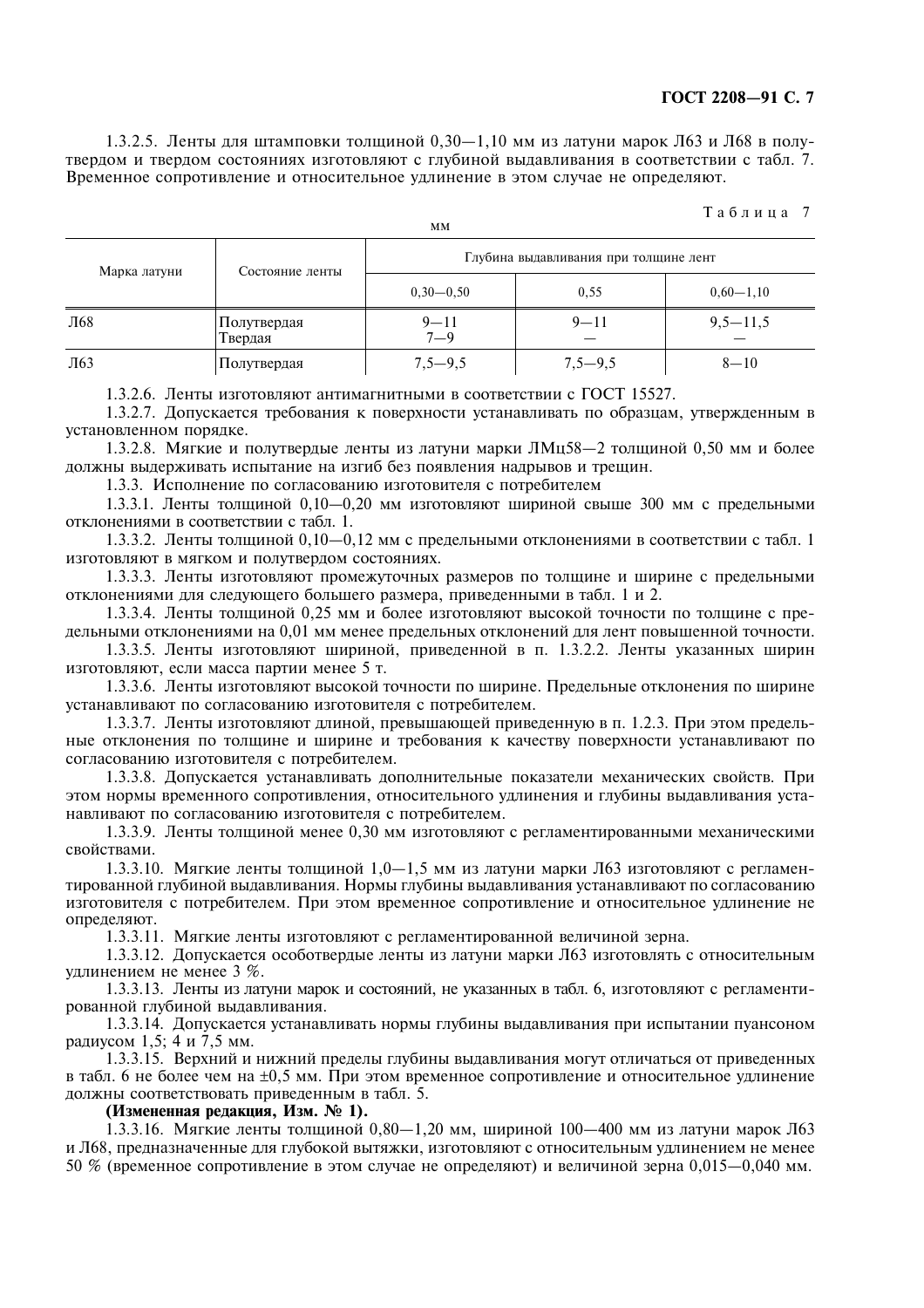#### C. 8 FOCT 2208-91

Испытание на растяжение таких лент проводят на согласованных образцах. Серповидность данных лент допускается не более 1,5 мм на 1 м длины.

## (Введен дополнительно, Изм. № 1).

#### 1.4. Маркировка

1.4.1. К кажлому рулону лолжен быть прикреплен ярлык, на котором указывают: товарный знак или наименование и товарный знак предприятия-изготовителя: условное обозначение ленты;

номер партии.

Кроме того, на конец рулона или на ярлык должен быть нанесен штамп технического контроля или номер технического контролера.

1.4.2. Транспортная маркировка - по ГОСТ 14192 с нанесением манипуляционных знаков «Беречь от влаги», «Верх».

## (Измененная редакция, Изм. № 1).

#### 1.5. Упаковка

1.5.1. Ленты должны быть свернуты в рулоны. Рекомендуемые размеры внутренних диаметров рулонов: 40, 50, 60, 75, 100, 120, 150, 200, 250, 300, 320, 400, 500 мм. Конкретный диаметр устанавливают по согласованию изготовителя с потребителем.

Намотка должна исключать изменение формы рулона под действием силы тяжести.

Рулоны лент толщиной до 0,80 мм включительно должны быть обвязаны лентой размерами не менее  $0.2 \times 15$  мм по ГОСТ 3560 или настоящему стандарту или проволокой диаметром не менее 1 мм по ГОСТ 3282, упакованы в плотные леревянные яшики типов I, II, III по ГОСТ 2991 и переложены древесной стружкой или другими материалами, предохраняющими ленты от повреждения. Размеры ящиков- по ГОСТ 21140 или НТД.

Допускается по согласованию изготовителя с потребителем рулоны лент толщиной свыше 0,60 до 0,80 мм упаковывать в нетканый материал без упаковки в ящики.

Рулоны лент толщиной более 0,80 мм должны быть обвязаны лентой размерами не менее  $0.2 \times 15$  мм по ГОСТ 3560 или по настоящему стандарту или проволокой диаметром не менее 1 мм по ГОСТ 3282 и завернуты в бумагу по ГОСТ 8273 или нетканый материал, или в другие виды упаковочных материалов, обеспечивающие сохранность продукции, за исключением льняных и хлопчатобумажных тканей.

Рулоны лент обертывают по спирали упаковочным материалом в один слой с перекрытием на одну треть. Конец закрепляют стальной проволокой в один обхват. Скрепление концов проволоки скруткой не менее трех витков.

1.5.2. Допускается при транспортировании в универсальных или специализированных контейнерах, крытых автомашинах и вагонах в один адрес без перегрузки в пути не упаковывать ленты в ящики или ткань.

Ленты должны быть уложены и укреплены так, чтобы они не перемещались внутри контейнера, автомашины или вагона во время перевозки.

1.5.3. Упаковывание лент в районы Крайнего Севера и приравненные к ним местности — по ГОСТ 15846, группа «Металлы и металлические изделия».

### 2. ПРИЕМКА

2.1. Ленты принимают партиями. Партия должна состоять из лент одной марки латуни, одного размера, одного состояния материала, одной точности изготовления. Партия должна быть оформлена одним документом о качестве, содержащим:

товарный знак или наименование и товарный знак предприятия-изготовителя;

условное обозначение ленты:

результаты испытаний (по требованию потребителя);

номер партии;

массу партии;

количество рулонов (по требованию потребителя).

Допускается оформлять один документ о качестве на несколько партий лент одного размера, одного состояния материала, одной точности изготовления, одной марки латуни, отгружаемых одному потребителю, с указанием номеров партий.

2.2. Для контроля размеров, внешнего вида, серповидности и прогиба от партии отбирают рулоны «вслепую» (методом наибольшей объективности) по ГОСТ 18321.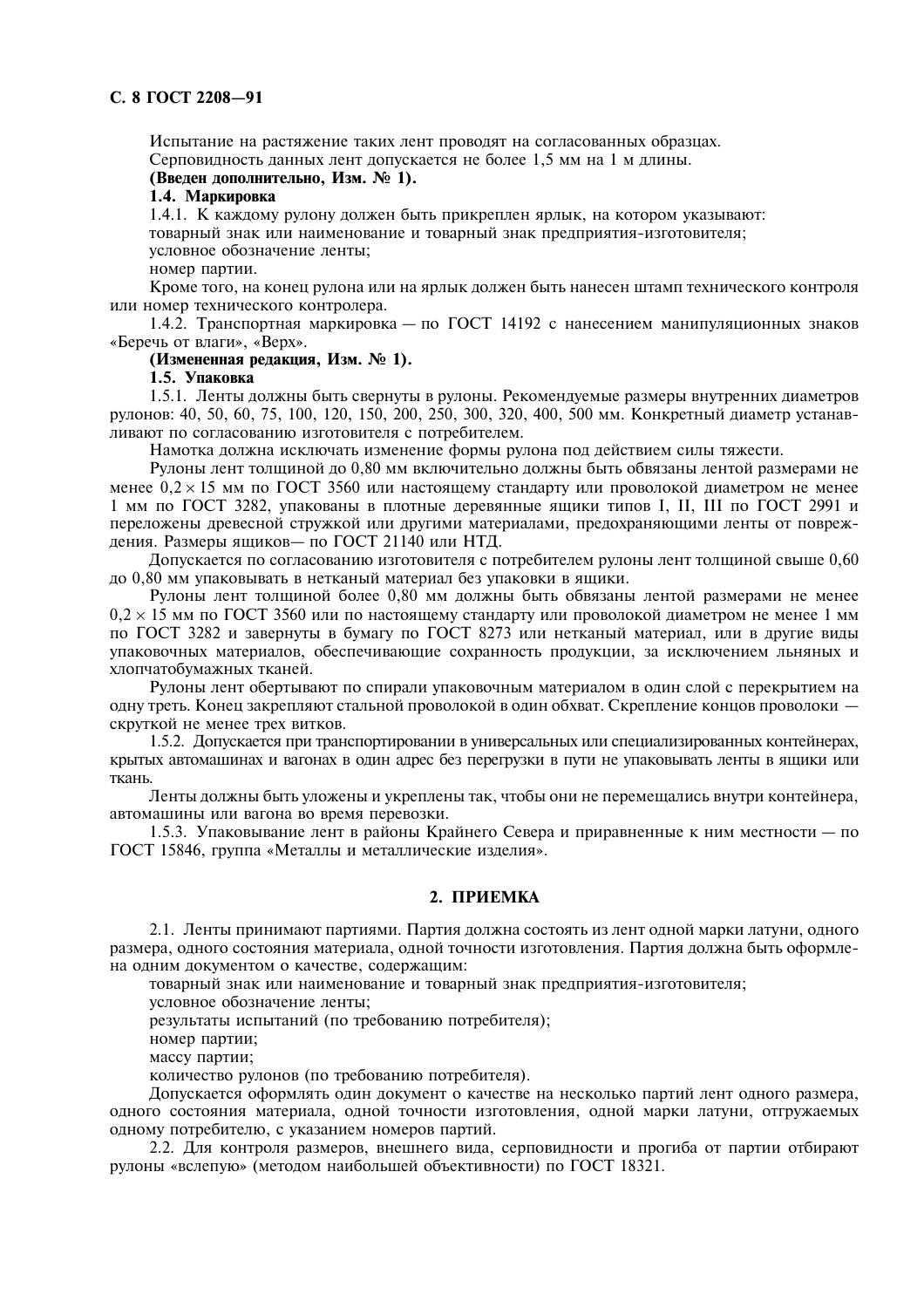2.3. Количество отбираемых для контроля толщины рулонов лент определяют в соответствии с табл. 8.

 $T a 6 \pi u \pi a 8$ 

|                                                                                                                        | шı.                               |
|------------------------------------------------------------------------------------------------------------------------|-----------------------------------|
| Количество рулонов в партии                                                                                            | Количество контролируемых рулонов |
| $2 - 8$<br>$9 - 15$<br>$16 - 25$<br>$26 - 50$<br>$51 - 90$<br>$91 - 150$<br>$151 - 280$<br>$281 - 500$<br>$501 - 1200$ | 3<br>20<br>32<br>50<br>80         |

Количество контролируемых точек в каждом отобранном рулоне определяют в зависимости от длины ленты в рулоне в соответствии с табл. 9.

#### Таблица 9

| Длина ленты, м                                                                                                                                                                                                                                    | Количество контролируемых точек<br>в рулоне, шт. | Браковочное число |
|---------------------------------------------------------------------------------------------------------------------------------------------------------------------------------------------------------------------------------------------------|--------------------------------------------------|-------------------|
| От 5 до 7 включ.<br>$CB.7 \times 12 \times$<br>$\ast$ 12 $\ast$ 75 $\ast$<br>$\frac{1}{2}$ 75 $\frac{1}{2}$ 140<br>$\rightarrow$<br>$\ast$ 140 $\ast$ 250 $\ast$<br>$\ast 250 \ast 600$<br>$\rightarrow$<br>$\ast 600 \ast 1600$<br>$\rightarrow$ | 20<br>50                                         |                   |

Отобранный рулон ленты считается годным, если число результатов измерения, не соответствующих требованиям табл. 1, менее браковочного числа, приведенного в табл. 9, на единицу и более. При получении неудовлетворительных результатов измерения хотя бы на одном из контроли-

руемых рулонов партию бракуют.

Допускается изготовителю контролировать каждый рулон партии.

Допускается изготовителю контроль толщины проводить в процессе производства.

2.4. Для контроля ширины, внешнего вида, серповидности и прогиба от партии отбирают рулоны в соответствии с табл. 10.

Таблина 10

| Количество рулонов<br>в партии, шт.                                                                                    | Количество контролируемых рулонов,<br>ШТ. | Браковочное число |
|------------------------------------------------------------------------------------------------------------------------|-------------------------------------------|-------------------|
| $2 - 8$<br>$9 - 15$<br>$16 - 25$<br>$26 - 50$<br>$51 - 90$<br>$91 - 150$<br>$151 - 280$<br>$281 - 500$<br>$501 - 1200$ | 20<br>32<br>50<br>80                      |                   |
|                                                                                                                        |                                           |                   |

Партия считается годной, если число рулонов, не соответствующих требованиям табл. 2, пп. 1.3, 1.2, 1.3.1.3, менее браковочного числа, приведенного в табл. 10.

Допускается изготовителю контролировать каждый рулон партии.

2.5. Для испытания на растяжение, вытяжку сферической лунки, изгиб и для определения величины зерна от партии отбирают по три рулона от каждых полных и неполных 1000 кг.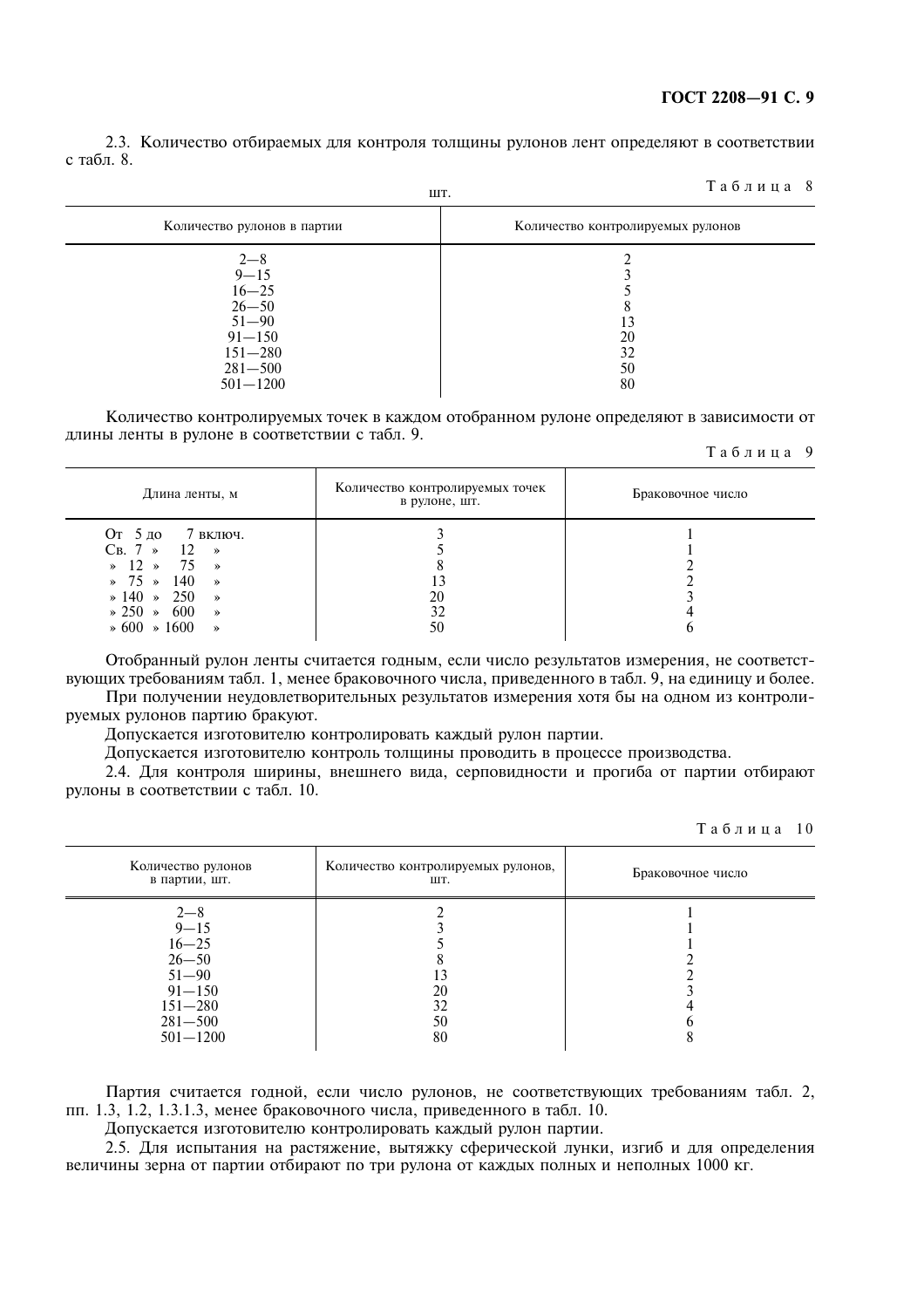#### С. 10 ГОСТ 2208-91

При производстве укрупненных рулонов методом сварки допускается изготовителю для испытания на растяжение, вытяжку сферической лунки, прогиб и для определения величины зерна от партии отбирать по три рулона от каждых полных и неполных 3000 кг партии.

2.6. Химический состав лент определяют на двух рулонах, взятых от партии.

Допускается на предприятии-изготовителе отбор проб проводить от расплавленного металла.

2.7. При получении неудовлетворительных результатов испытаний хотя бы по одному из показателей по пп. 2.5 и 2.6 по нему проводят повторное испытание на удвоенной выборке, взятой от той же партии. Результаты повторного испытания распространяют на всю партию.

#### 3. МЕТОДЫ КОНТРОЛЯ

3.1. Контроль размеров, внешнего вида, серповидности и прогиба проводят с заданной вероятностью 96 % (приемочный уровень дефектности  $AQL = 4$  %).

3.2. Внешний вид лент проверяют осмотром без применения увеличительных приборов.

3.3. Толщину лент измеряют микрометром по ГОСТ 6507 или рычажным микрометром по ГОСТ 4381.

Измерение толщины ленты проводят на расстоянии не менее 100 мм от конца и не менее 10 мм от кромки. Для лент шириной 20 мм и менее измерение проводят посередине.

Толщину ленты измеряют на каждом отобранном рулоне в точках, расположенных равномерно-случайно по длине рулона.

Длину ленты  $(L)$  в метрах вычисляют по формуле

$$
L = 7{,}85 \cdot 10^{-4} \cdot \frac{D^2 - d^2}{a}
$$

где D и d - соответственно наружный и внутренний диаметры рулона, измеряемые линейкой по ГОСТ 427, мм;

а — толщина ленты, мм.

Результаты измерения толщины ленты, не соответствующие требованиям табл. 1, не лолжны отличаться от допускаемых более чем на половину поля допуска.

#### (Измененная редакция, Изм. № 1).

3.4. Ширину ленты измеряют штангенциркулем по ГОСТ 166.

Измерение проводят в одном месте на расстоянии не менее 100 мм от конца.

3.5. Серповидность ленты измеряют по ГОСТ 26877 в одном месте на любом участке рулона.

3.6. Прогиб ленты измеряют по ГОСТ 26877 в одном месте на любом участке рулона на расстоянии не менее 100 мм от конца.

3.7. Для испытания на растяжение от каждого отобранного рулона вырезают по одному образцу. Отбор образцов для испытания на растяжение проводят по ГОСТ 24047.

Испытание на растяжение лент проводят по ГОСТ 11701 на образцах типа I и II с  $l_0 = 11, 3 \sqrt{F_0}$ и  $b_0 = 20$  мм. Испытание на растяжение лент шириной менее 20 мм проводят на образцах шириной, равной ширине ленты, при этом кромки образцов могут быть обработаны механическим способом.

3.8. Для испытания на вытяжку сферической лунки от каждого отобранного рулона вырезают по одному образцу. Испытание проводят по ГОСТ 10510.

Допускается испытание на вытяжку сферической лунки проводить на машинах в ручном режиме.

Допускается на предприятии-изготовителе проводить испытание на вытяжку сферической лунки для лент шириной менее 90 мм на образцах до разрезки рулона на заданные ширины.

3.9. Испытание на изгиб проводят по ГОСТ 14019.

Испытание на изгиб проводят: мягких лент - на 180°, полутвердых - на 90° вокруг оправки с радиусом закругления, равным толщине ленты.

3.10. Для анализа химического состава от кажлого отобранного рулона вырезают по одному образцу.

Анализ химического состава лент проводят по ГОСТ 1652.1-ГОСТ 1652.13 и ГОСТ 25086, ГОСТ 9716.1 - ГОСТ 9716.3. Допускается проводить химический анализ другими методами, не уступающими по точности указанным. При возникновении разногласий в оценке химического состава анализ проводят по ГОСТ  $1652.1 -$  ГОСТ  $1652.13$ .

Отбор проб для анализа химического состава проводят по ГОСТ 24231.

3.11. Волнистость кромки ленты проверяют огибанием ее вокруг оправки диаметром 100-120 мм. Если волнистость при изгибе не исчезает, рулон ленты бракуют.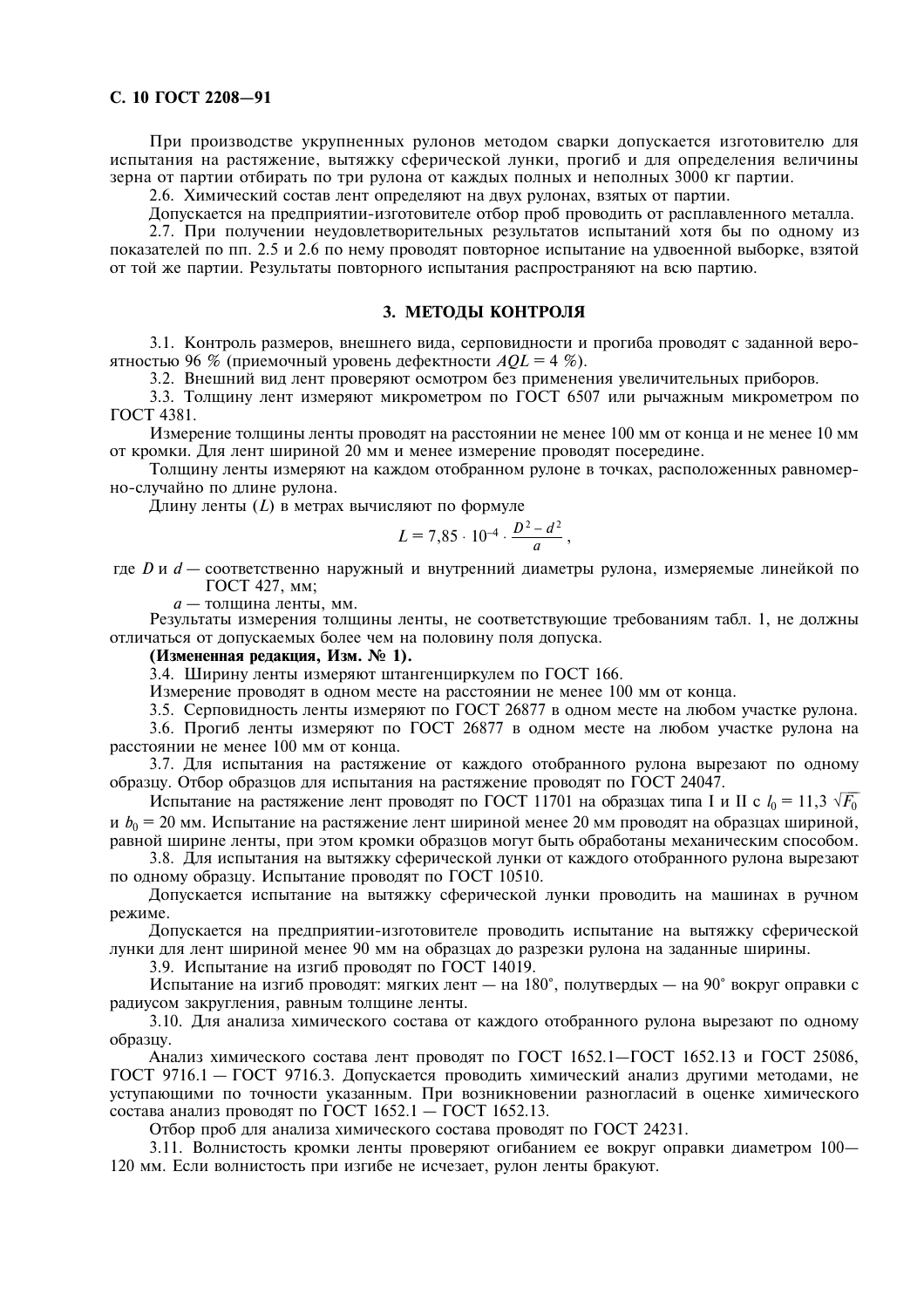3.12. Для определения величины зерна от каждого отобранного рулона вырезают по одному образцу. Определение величины зерна проводят по ГОСТ 21073.1.

3.13. Допускается изготовителю применять другие методы контроля и средства измерения, обеспечивающие необходимую точность.

При возникновении разногласий в определении показателей контроль проводят методами, указанными в стандарте.

#### 4. ТРАНСПОРТИРОВАНИЕ И ХРАНЕНИЕ

4.1. Масса грузового места не должна превышать 1250 кг.

Укрупнение грузовых мест в транспортные пакеты проводится в соответствии с требованиями ГОСТ 24597. Средства скрепления в транспортные пакеты - по ГОСТ 21650. Пакетирование проводится на поддонах с использованием брусков высотой не менее 50 мм, с обвязкой в продольном и поперечном направлениях проволокой диаметром не менее 2 мм по ГОСТ 3282 или лентой размерами не менее  $0.3 \times 30$  мм по ГОСТ 3560. Скрепление концов: проволоки — скруткой не менее пяти витков, ленты - в замок.

4.2. Ленты перевозят транспортом всех видов в крытых транспортных средствах в соответствии с правилами перевозки грузов, действующими на транспорте данного вида.

4.3. Ленты должны храниться в крытых помещениях. При хранении ленты должны быть защищены от механических повреждений, воздействия влаги и активных химических веществ.

Ящики с лентами должны быть выдержаны на складе в упаковке изготовителя 1-2 сут для выравнивания температуры лент с температурой помешения. По истечении указанного срока ящики должны быть распакованы.

При соблюдении указанных условий хранения потребительские свойства лент при хранении не изменяются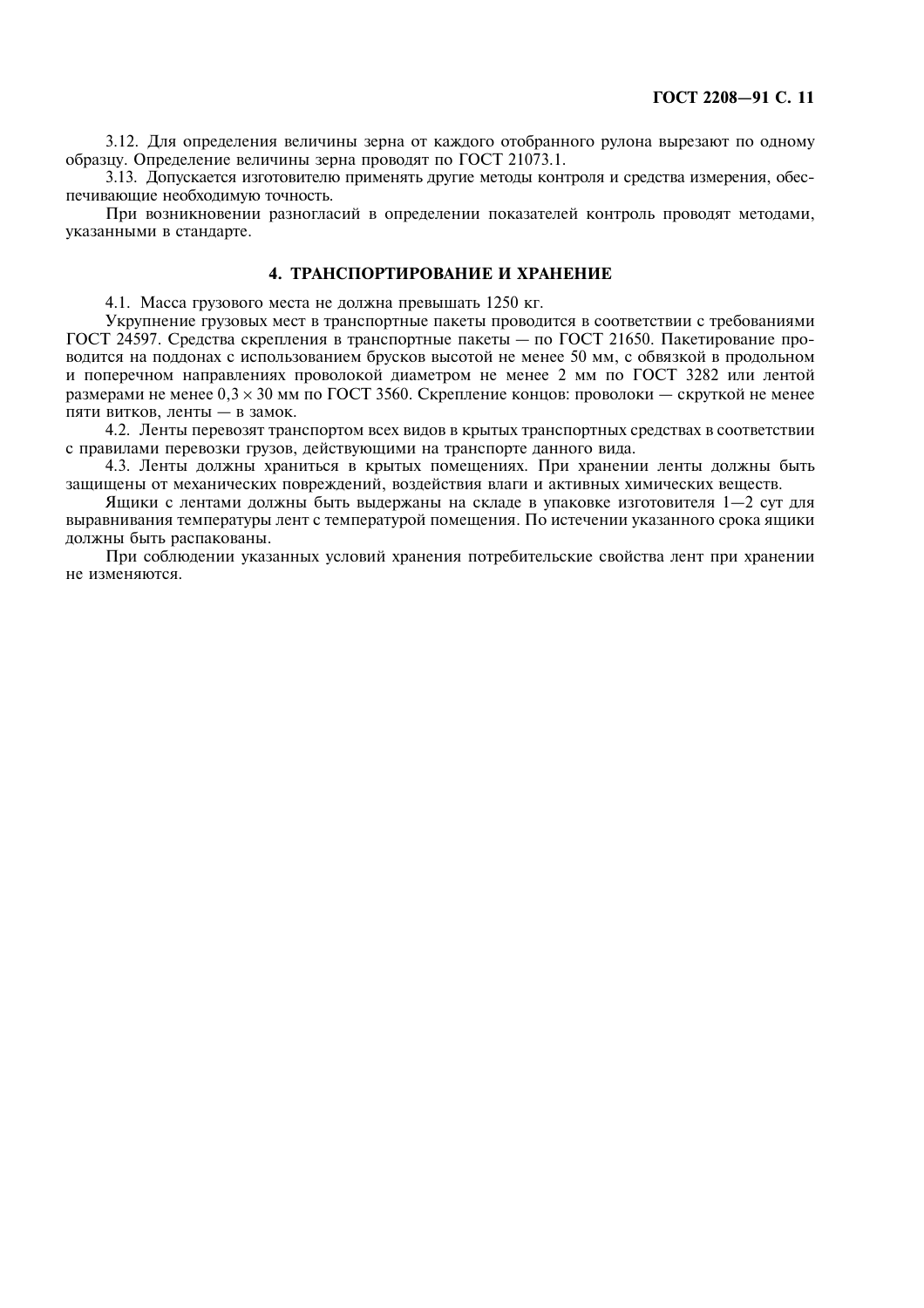# ПРИЛОЖЕНИЕ 1<br>Справочное

# Теоретическая масса 1 м<sup>2</sup> латунных лент

Таблица 11

| Л68, Л63, ЛС59-1,<br>Л90, Л85, Л80<br>Л90, Л85, Л80<br>ЛМц58—2                                                                                                                                                                                                                                                                                                                                                                                                                                                                                                                                                                                                                                                                                                                                                                                                                                                   |      | Толщина лент, мм |      | Теоретическая масса 1 м <sup>2</sup> лент, кг, из<br>латуни марок |                  | Теоретическая масса 1 м <sup>2</sup> лент, кг, из<br>латуни марок |                                 |
|------------------------------------------------------------------------------------------------------------------------------------------------------------------------------------------------------------------------------------------------------------------------------------------------------------------------------------------------------------------------------------------------------------------------------------------------------------------------------------------------------------------------------------------------------------------------------------------------------------------------------------------------------------------------------------------------------------------------------------------------------------------------------------------------------------------------------------------------------------------------------------------------------------------|------|------------------|------|-------------------------------------------------------------------|------------------|-------------------------------------------------------------------|---------------------------------|
|                                                                                                                                                                                                                                                                                                                                                                                                                                                                                                                                                                                                                                                                                                                                                                                                                                                                                                                  |      |                  |      |                                                                   | Толщина лент, мм |                                                                   | Л68, Л63, ЛС59-1,<br>ЛМц58 $-2$ |
| 0,52<br>0,65<br>0,06<br>0,51<br>5,66<br>5,53<br>0,07<br>0,61<br>0,60<br>0,70<br>6,09<br>5,95<br>0,68<br>6,38<br>0,08<br>0,70<br>0,75<br>6,53<br>0,77<br>0,09<br>0,78<br>6,96<br>6,80<br>0,80<br>0,10<br>0,87<br>0,85<br>0,85<br>7,40<br>7,23<br>0,12<br>1,04<br>1,02<br>0,90<br>7,65<br>7,83<br>0,14<br>1,22<br>1,19<br>1,00<br>8,50<br>8,70<br>1,31<br>0,15<br>1,28<br>9,36<br>1,10<br>9,57<br>0,18<br>1,57<br>1,53<br>1,20<br>10,44<br>10,20<br>0,20<br>1,74<br>1,70<br>1,30<br>11,31<br>11,05<br>0,22<br>1,91<br>1,87<br>1,35<br>11,75<br>11,48<br>0,25<br>1,40<br>2,18<br>2,13<br>12,18<br>11,90<br>0,30<br>2,61<br>2,55<br>1,50<br>12,75<br>13,05<br>2,98<br>0,35<br>3,05<br>1,60<br>13,92<br>13,60<br>0,40<br>3,48<br>3,40<br>1,70<br>14,79<br>14,45<br>0,45<br>3,92<br>3,83<br>1,80<br>15,66<br>15,30<br>0,50<br>4,35<br>4,25<br>16,15<br>1,90<br>16,53<br>4,68<br>0,55<br>4,78<br>2,00<br>17,40<br>17,00 | 0,05 |                  | 0,44 | 0,43                                                              | 0,60             | 5,22                                                              | 5,10                            |

0,55  $\begin{vmatrix} 4,78 \\ 4,68 \end{vmatrix}$  4,68  $\begin{vmatrix} 2,00 \\ 2,00 \end{vmatrix}$  17,40 17,00 17 р и м е ч а н и е. При вычислении теоретической массы плотность латуни марок Л90, Л85, Л80 принята равной 8,7 г/см<sup>3</sup>, латуни марок Л68, Л63, Л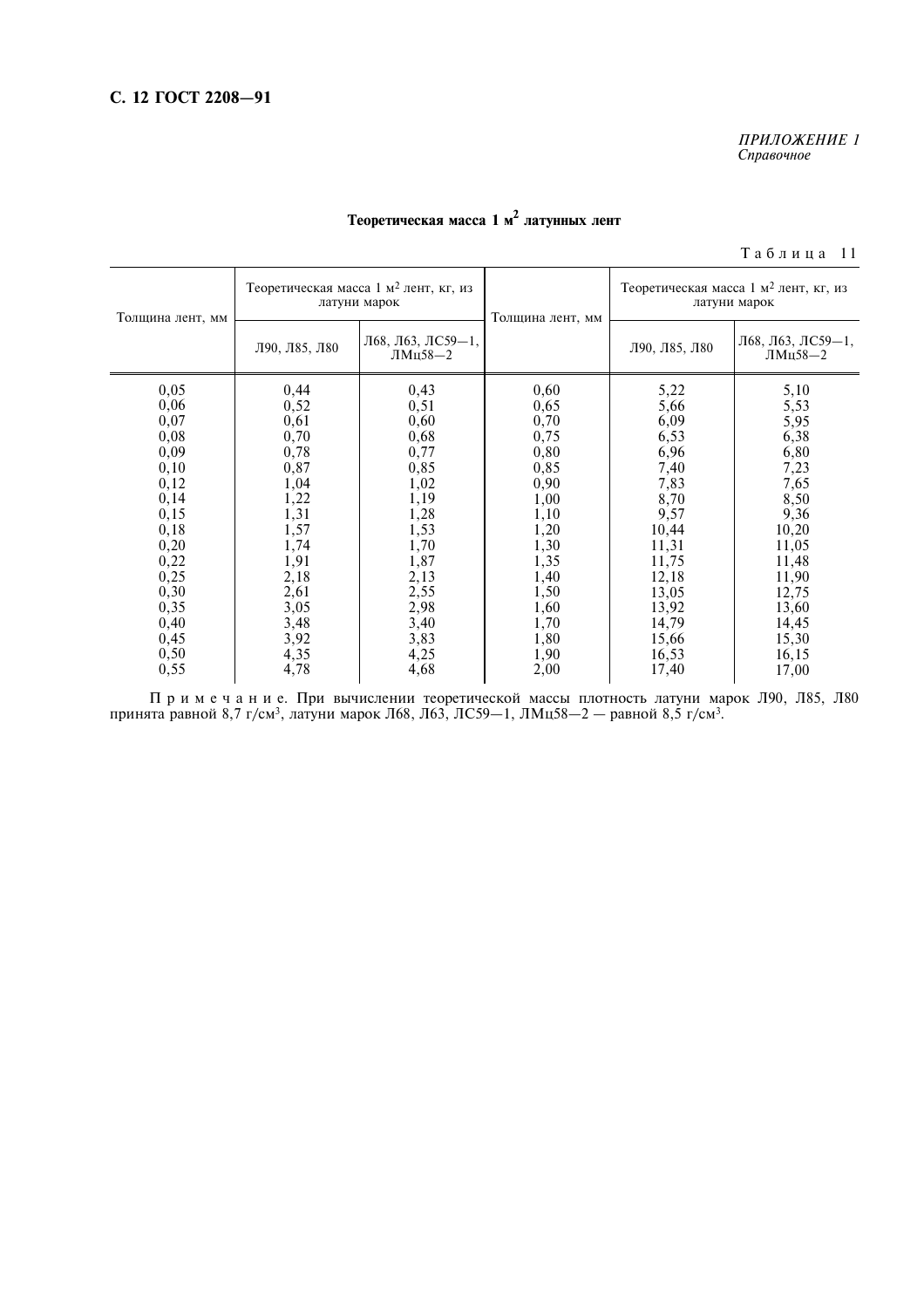ПРИЛОЖЕНИЕ 2<br>Справочное

#### Твердость по Бринеллю латунных лент

 $T$ аблица 12

| Марка латуни | Состояние ленты                                                     | Твердость по Бринеллю          |
|--------------|---------------------------------------------------------------------|--------------------------------|
| Л90          | Мягкая<br>Полутвердая<br>Твердая                                    | 60<br>85<br>110                |
| Л85          | Мягкая<br>Полутвердая<br>Твердая                                    | 65<br>95<br>110                |
| Л80          | Мягкая<br>Полутвердая<br>Твердая                                    | 65<br>95<br>120                |
| Л68          | Мягкая<br>Полутвердая<br>Твердая<br>Особотвердая                    | 70<br>105<br>125<br>155        |
| Л63          | Мягкая<br>Полутвердая<br>Твердая<br>Особотвердая<br>Пружиннотвердая | 70<br>105<br>135<br>160<br>180 |